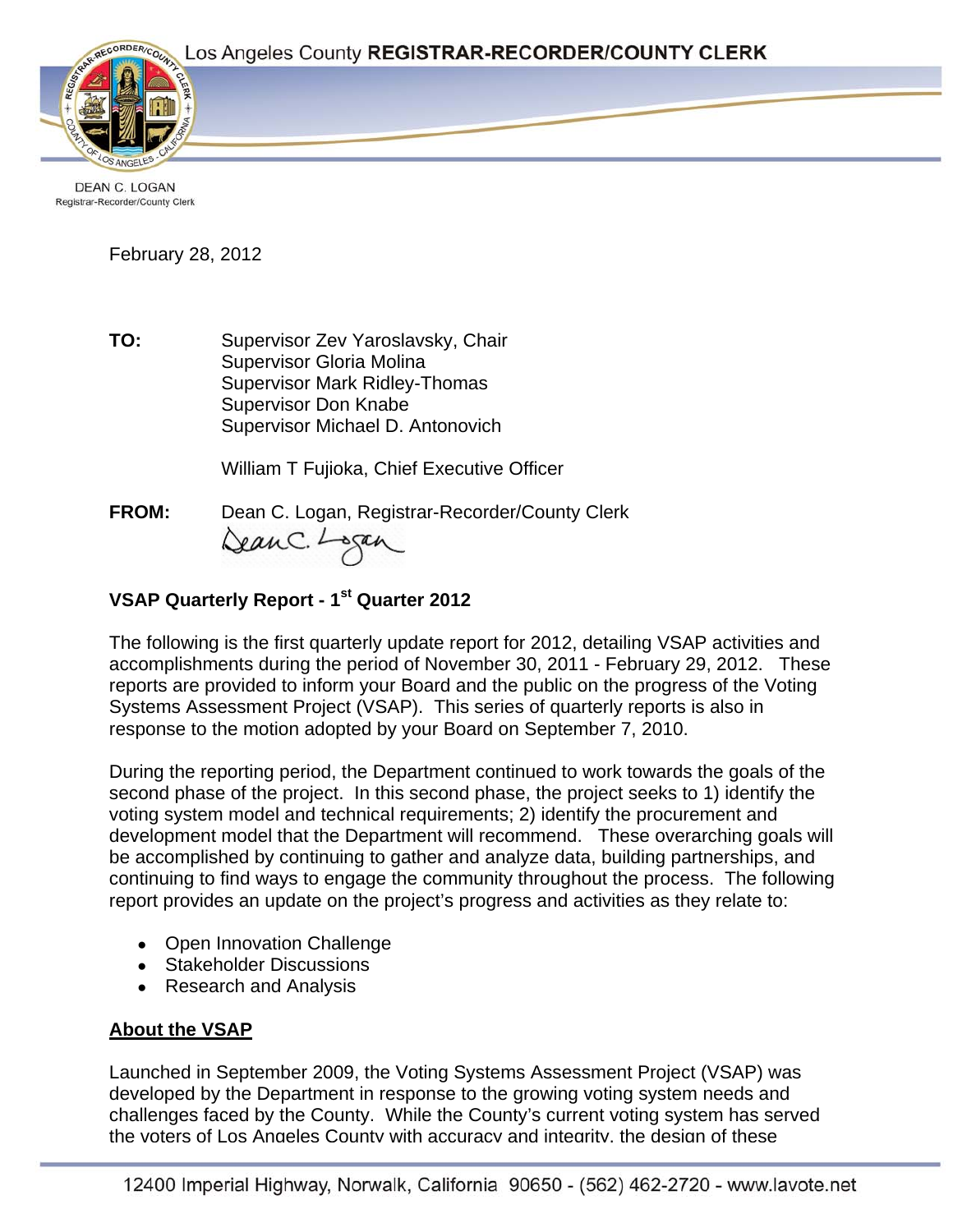systems and the age of their technology do not offer the technical and functional elasticity necessary to continue to accommodate the growing and increasingly diverse electorate.

The size and diversity of Los Angeles County and the limited voting systems market, however, make it almost impossible to reasonably consider a commercial off-the-shelf voting system solution. Any voting system solution will entail a significant development or customization process in order to satisfy the County's needs, the General Voting System Principles adopted by the project advisory committee and technical requirements.

In response to these needs and challenges, the VSAP represents an unprecedented and comprehensive approach at modernizing the County's voting system. The vision of the project is to implement a voting system through a transparent process that takes into account the needs and expectations of current and future Los Angeles County voters. The VSAP aims at achieving three goals in this process: 1) give current and future Los Angeles County voters an unprecedented opportunity to participate in the assessment and development process; 2) increase voter confidence in the electoral process through the participatory structure of the project; and 3) synthesize public input and research to acquire or develop a new voting system for the County.

#### **Open Innovation Challenge**

In partnership with the Information Technology and Innovation Foundation (ITIF) Accessible Voting Technology Initiative, the RR/CC launched an online innovation challenge aimed at gathering ideas and concepts for making the voting experience more accessible.<sup>[1](#page-1-0)</sup> In this process, the RR/CC seeks to find new approaches to the County's aging voting system. This initiative aligns with the VSAP's values of implementing a new system for the County utilizing a collaborative, participatory, and transparent process. It also supports the vision of engaging the genius and talents of experts and innovators to help envision the design of the new system.

The challenge was launched on January 24 and runs through March 22, 2012. It is funded by a competitive grant from the U.S. Elections Assistance Commission and operates on OpenIDEO, the open innovation platform run by the design and innovation firm IDEO out of San Francisco. OpenIDEO's online community will submit inspirations and concepts around making the voting experience more accessible to everyone. The challenge seeks to answer the question, "How might we design an accessible election experience for everyone?"

The RR/CC does not expect the full detailed design of an end-to-end system as the outcome of this challenge. From this challenge, the Department expects to obtain themes, concepts, and ideas that can be refined and further developed. Once these

 $\overline{a}$ 

<span id="page-1-0"></span><sup>1</sup> http://www.openideo.com/open/voting/brief.html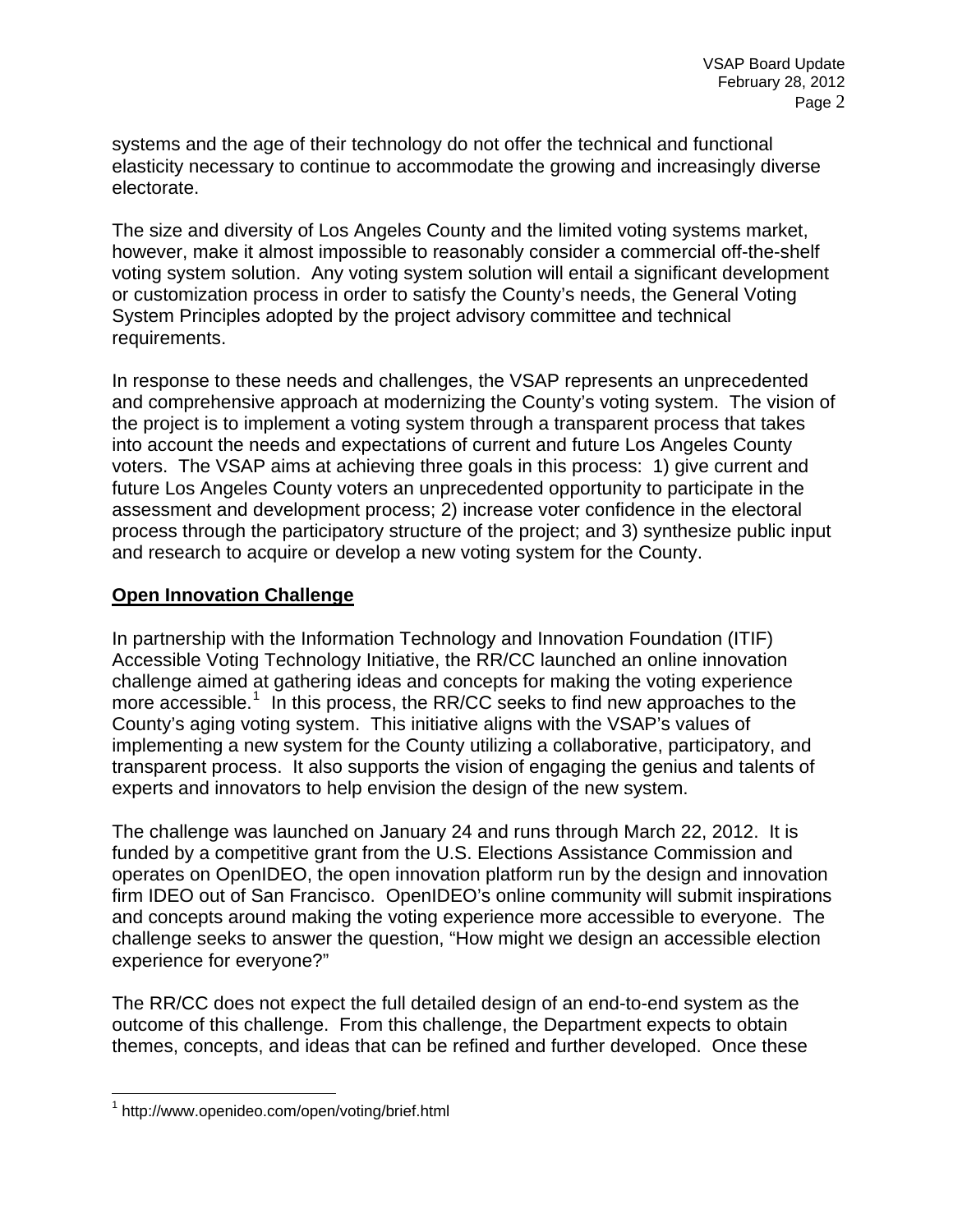concepts are refined and tailored to meet the needs of the County, the VSAP can move on to prototyping and the selection of a design.

The use of open innovation as a way to improve the voting experience is unique and groundbreaking in nature, not only in Los Angeles County, but also nationally. These types of online crowdsourcing challenges have been used by many corporations, government entities, and non-profit organizations as a way of gaining access to the skills and expertise that exist outside of their organizations, but that may be helpful for complex problem solving. Some organizations that have used this strategy to find solutions include: General Electric (GE), the National Aeronautics and Space Administration (NASA), NOKIA and Proctor and Gamble.

#### **Stakeholder Discussions**

The Department continues to meet with stakeholders with the intent of keeping them informed about the VSAP and maintaining their engagement in the process. During this period, the Department provided updates and presentations to, and facilitated discussions with, the Community Voter Outreach Committee, Department staff, Board of Supervisors' Deputies, the Chief Executive Office and the VSAP Advisory Committee. Presentations and discussions were held at the following meetings:

- 1. Community Voter Outreach Committee Meeting- January 18, 2012
- 2. RR/CC Staff Meeting- January 25, 2012
- 3. BOS Deputies/CEO Operations Cluster Meeting- January 26, 2012
- 4. VSAP Advisory Committee Meeting- January [2](#page-2-0)7, 2012 $^2$
- 5. Voting Accessibility Advisory Committee Meeting- February 28, 2012

## **Research and Analysis**

Over the past quarter, the Department's internal VSAP Project Team has continued to research and analyze key issues affecting voting system acquisition and development. The team's ongoing focus is on researching policies and regulatory frameworkds in the following key areas:

- 1. Funding Two dedicated sources of funding for a voting system exist: Prop 41 and HAVA 301 funds. The project team continues to research the acceptable uses and the disbursement process for these funds.
- 2. Regulatory Environment/Certification Process The current approval and certification process is one that is costly and time consuming – and one that is tailored only to procuring existing commercially marketed voting systems. The existing regulatory framework does not contemplate new development or nonproprietary solutions. The project team continues to research legislative/policy

<span id="page-2-0"></span> 2 Video of VSAP Advisory Committee Meeting available at: http://www.livestream.com/larrcc6